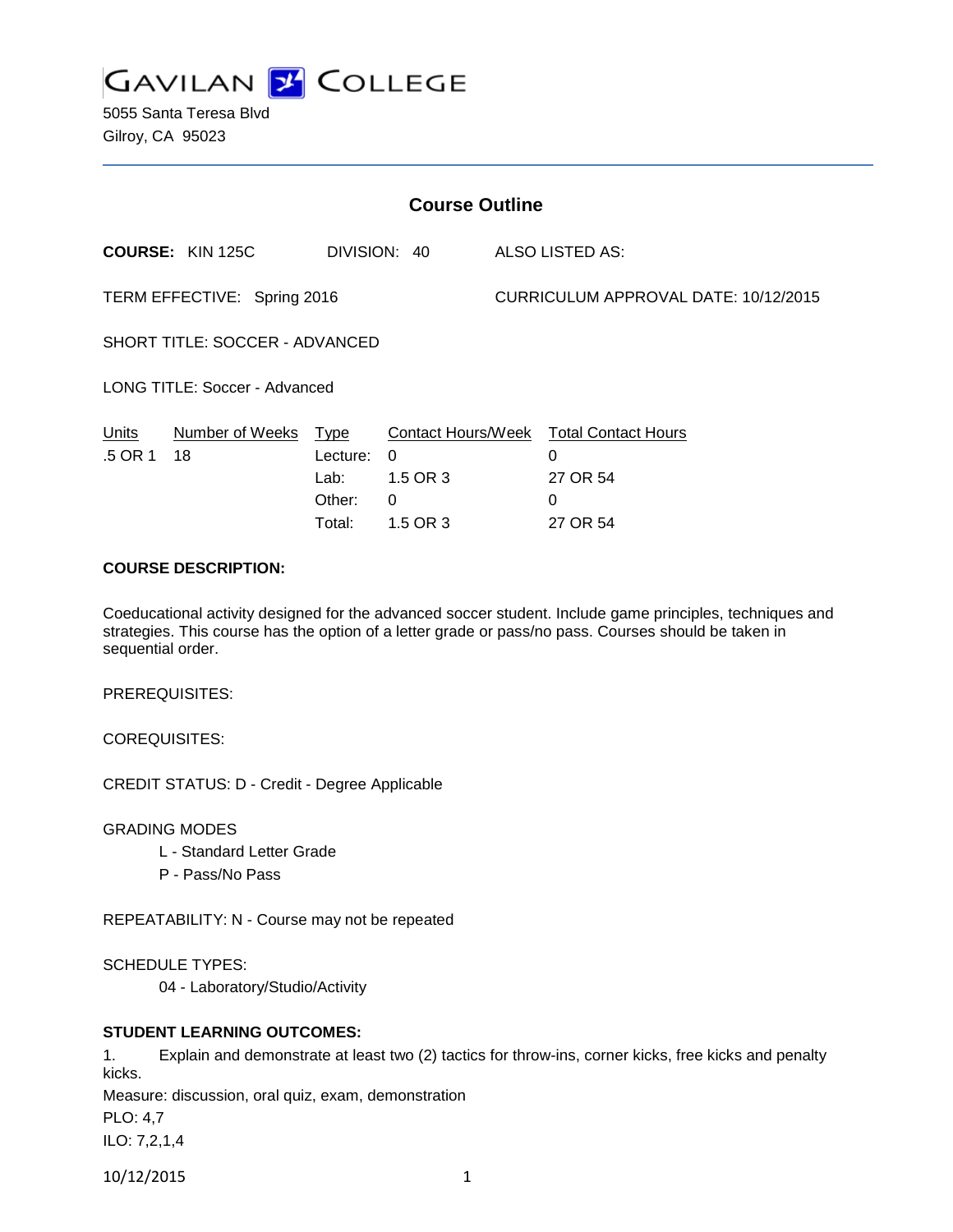GE-LO: E1,A1,A2

Anticipated Year of Assessment: 2016-17

2. Discuss and apply at least three (3) offensive game strategies and three (3) defensive game principles.

Measure: oral quiz, exam, discussion, demonstration

PLO: 4,7

ILO: 7,2,1,4

GE-LO: E1,A1,A2

Anticipated Year of Assessment: 2016-17

3. Describe the possible scenarios and demonstrate the tactics for at least three (3) soccer formations. Measure: demonstration, discussion, exam

PLO: 4,7

ILO: 7,2,4,1

GE-LO: E1,A1,A2

Anticipated Year of Assessment: 2016-17

PROGRAM LEARNING OUTCOMES:

After completing the Kinesiology major a student will be able to:

1. List and describe five career options available in the field of kinesiology.

2. Describe and critically analyze the role of physical activity and its impact on health, society and quality of life.

3. Discuss the history and broad content within the discipline of kinesiology and develop skills to enable the synthesis of concepts across disciplines.

4. Identify critical elements of motor skill performance, combine motor skills into appropriate sequences for the purpose of improving skill learning, and demonstrate competent motor skill performance in a variety of physical activities.

5. Identify the skeletal and muscular structures of the human body.

6. Utilize measurement concepts (qualitative and quantitative) to assess student/client performance and program effectiveness.

7. Describe and demonstrate effective verbal and nonverbal communication skills.

# **CONTENT, STUDENT PERFORMANCE OBJECTIVES, OUT-OF-CLASS ASSIGNMENTS**

Curriculum Approval Date: 10/12/2015

3 - 6 Hours

Content: Course overview, including learning outcomes, course requirements and grading. Review and practice the techniques for a variety of different dribbling, passing, shooting, trapping, juggling, heading and tackling skills.

Student Performance Objectives (SPO): Utilize a variety of soccer skills in class activities. Discuss why/when one would use a particular type of dribble, pass, shot or juggling technique.

Out-of-Class Assignments:

6 - 12 Hours

Content: Review the skills required for goalkeeper, defender, midfielder and forward. Presentation on tactics for throw-ins, corner kicks, free kicks and penalty kicks. Provide 6 v 6 game-like opportunities for students to practice all skills and techniques learned.

Student Performance Objectives (SPO): Describe and demonstrate the skills required for each position. Discuss and apply the tactics for throw-ins, corner kicks, free kicks and penalty kicks. Participate in class activities.

Out-of-Class Assignments:

4.5 - 9 Hours Content: Presentation on the general offensive game strategies of passing and moving, switching the attack and possession ball. Introduce the general defensive game principles of forming walls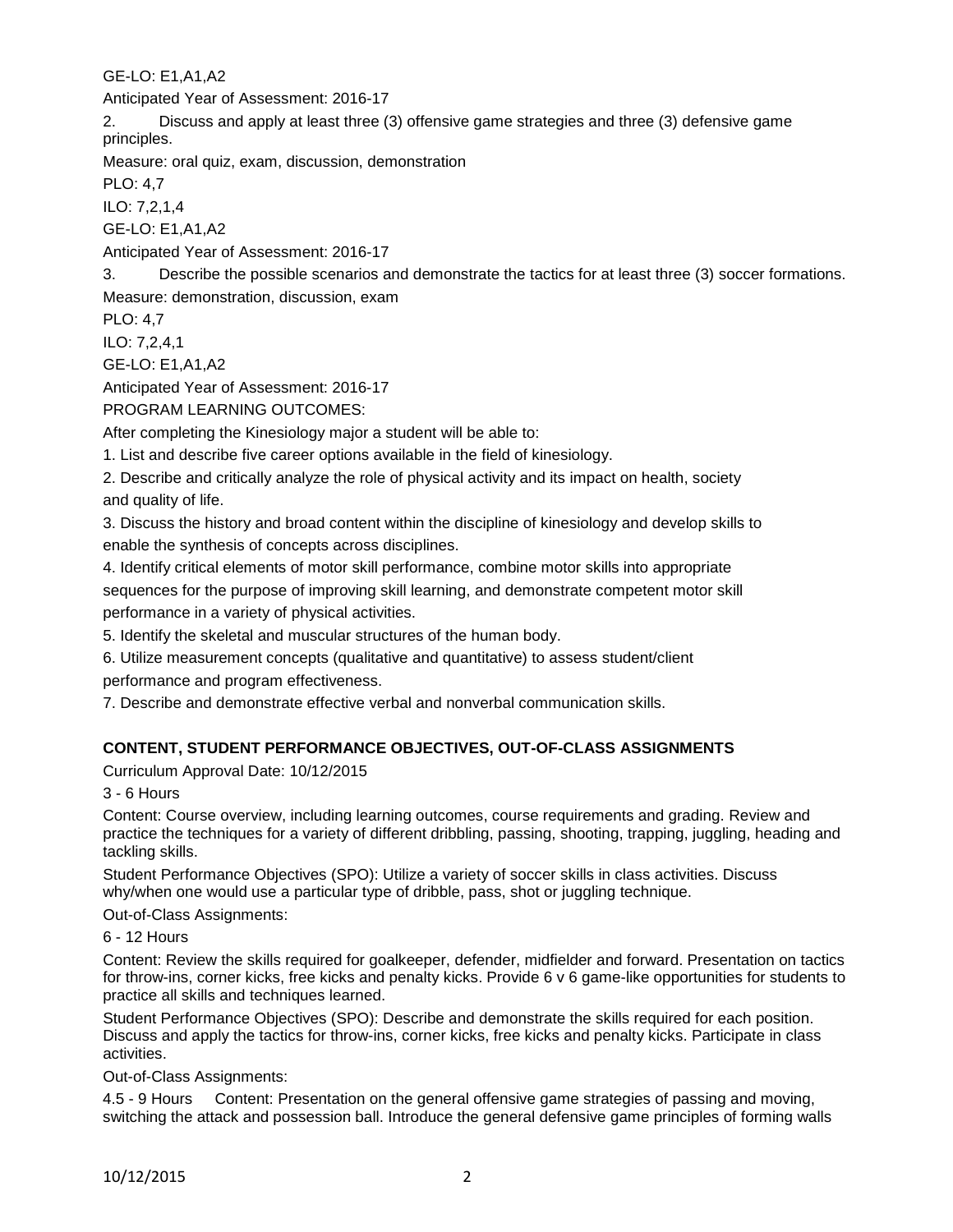of defense, communicating, marking, using sweepers and taking advantage of the offside rule. Incorporate the drill 3 Team Keep-a-way to practice the skills, principles and tactics learned to date.

Student Performance Objectives (SPO): Explain and demonstrate the various general offensive game strategies and defensive game principles used in soccer. Participate in class drills.

Out-of-Class Assignments:

4.5 - 9 Hours Content: Presentation on a variety of formations and their strengths and weaknesses. Such as: 4-5-1 = counterattacking formation, 4-3-3 = possession based play, 4-2-2 = diamond formation built to control the center of the field and dictate the tempo and 4-2-3-1 = looks for possession and control while remaining defensively sound. Build on the 1st and 2nd attackers/defenders into the 3rd and 4th attackers and defenders.

Student Performance Objectives (SPO): Explain the strengths and weaknesses of the formations presented in class. Discuss the responsibilities of the 3rd and 4th attackers and defenders. Utilize a variety of soccer skills during class activities.

Out-of-Class Assignments:

7.5 - 15 Hours Content: Continue to work on skill building using a variety of class drills and game play. Continue working on game principles and strategies. Provide a variety of drills, game-like situations and game play (7 v 7 and 8 v 8) for practice purposes.

Student Performance Objectives (SPO): Apply all skills, rules, offensive and defensive principles and tactics in game play. Participate in class activities.

#### **METHODS OF INSTRUCTION:**

guided practice, demonstration, discussion

#### **METHODS OF EVALUATION:**

Category 1 - The types of writing assignments required: Percent range of total grade: % to %

If this is a degree applicable course, but substantial writing assignments are NOT appropriate, indicate reason

Course primarily involves skill demonstration or problem solving

Category 2 - The problem-solving assignments required: Percent range of total grade: % to %

Category 3 - The types of skill demonstrations required: Percent range of total grade: 35 % to 60 % Performance Exams

Category 4 - The types of objective examinations used in the course: Percent range of total grade: 10 % to 20 % Multiple Choice True/False Matching Items Completion Other: short answer

Category 5 - Any other methods of evaluation: